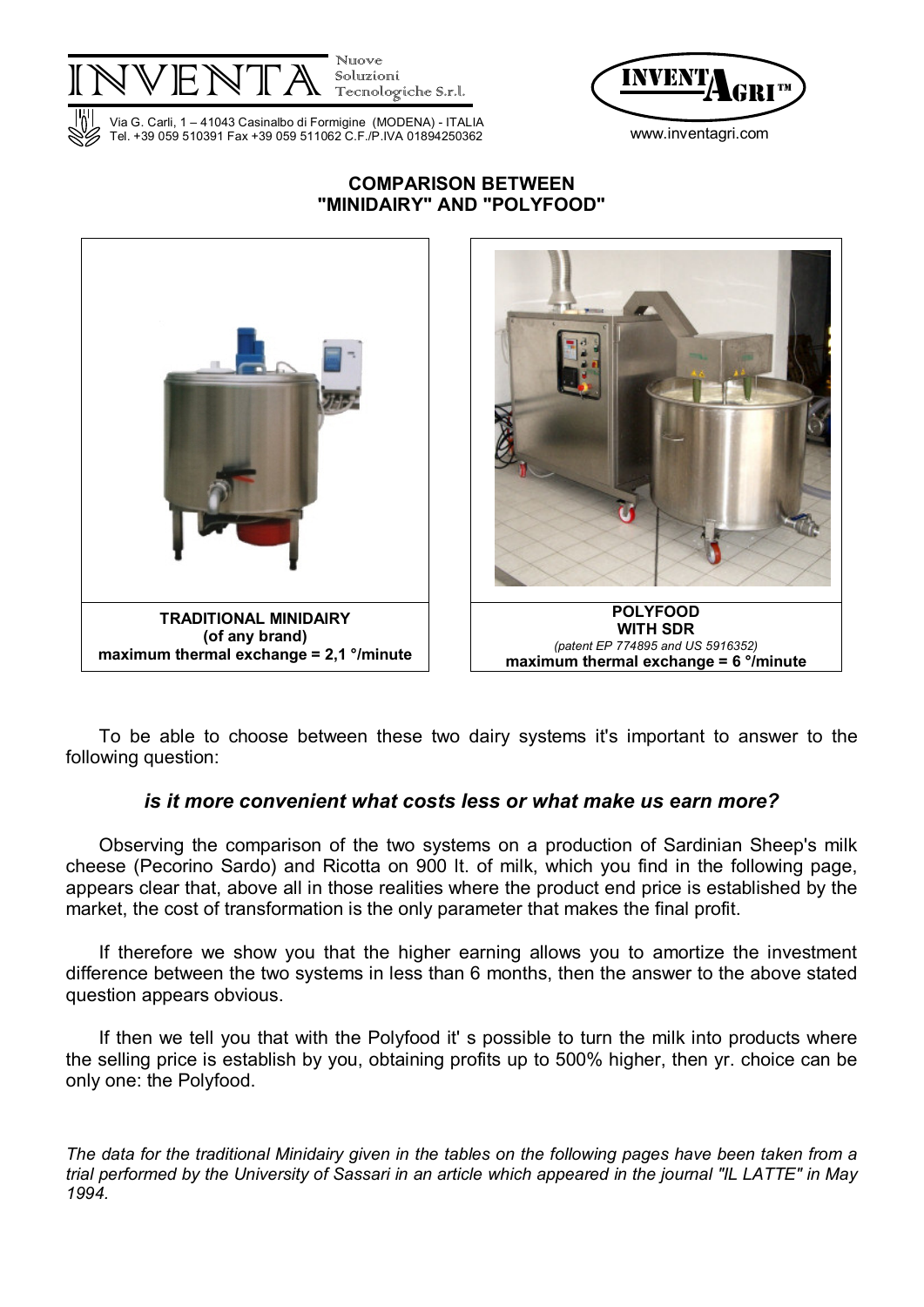### COMPARISON BETWEEN "300 LT MINIDAIRY " and "POLYFOOD" on the transformation of 900 Lt. OF MILK IN SARDINIAN CHEESE AND RICOTTA

|                                              | 300 It. Minidairy |                                                                   | Polyfood + 3 vats |                                                   |
|----------------------------------------------|-------------------|-------------------------------------------------------------------|-------------------|---------------------------------------------------|
|                                              | $m$ ilk           | serum                                                             |                   |                                                   |
| <b>WORK HOURS:</b>                           |                   |                                                                   |                   |                                                   |
| <b>Phases</b>                                | Time              | <b>Partial times</b>                                              | Time              | <b>Partial times</b>                              |
| (values between brackets refers to Polyfood) | (minutes)         | (minutes)                                                         | (minutes)         | (minutes)                                         |
| <b>Cheese production</b>                     |                   |                                                                   |                   |                                                   |
| Decantation and filtration                   | 10                | 10                                                                | 10                | 10                                                |
| Heating from 19 °C to 65 °C (72 °C)          | 22                |                                                                   | 12                |                                                   |
| Maintenance at 65 °C (72 °C)                 | 22                | 72                                                                | 0                 | 21                                                |
| Cooling from 65 °C (72 °C) to 38 °C          | 28                |                                                                   | 9                 |                                                   |
| Curd making                                  | 35                | 43                                                                | 35                | $(1)$ 43                                          |
| Cut and rest                                 | 8                 |                                                                   | 8                 |                                                   |
| Break and recooking to 44 °C                 | 9                 | 38                                                                | 3                 | 38                                                |
| Unloading and moulding                       | 29                |                                                                   | 29                |                                                   |
| <b>Ricotta production</b>                    |                   |                                                                   |                   |                                                   |
| Whey Heating from 40 °C to 78 °C             | 20                | 20                                                                | 7                 | 8                                                 |
| Flocculation                                 | 11                | 36                                                                | 11                | $(^2)$ 36                                         |
| Ricotta extraction                           | 25                |                                                                   | 25                |                                                   |
| Sub-Total:                                   | 219               |                                                                   | 149               |                                                   |
| <b>Total time:</b>                           |                   | 11 hours<br>$(219 \times 3 \text{ cycles} = 657 \text{ minutes})$ |                   | 3,2 hours<br>$(149+42^{1} = 191 \text{ minutes})$ |

### COST DETAIL:

| <b>Energy costs</b> | <b>Minidairy</b>                 | Polyfood                           |  |
|---------------------|----------------------------------|------------------------------------|--|
| Diesel oil:         | 16,50 €<br>$(1, 10 \in 15$ kg x) | 9,90€<br>$(1, 10 \in 9$ kg x)      |  |
| Electric energy:    | 0,90€<br>$(0, 15 \in x 6$ KW/h)  | 0,43€<br>$(0, 15 \in x 2, 9$ KW/h) |  |
| Energy cost total:  | 17,40 €                          | 10,33 €                            |  |

| ∟abour costs | Minidairy                     | <b>Polyfood</b>                  |  |
|--------------|-------------------------------|----------------------------------|--|
| Labour:      | 275€<br>$(25 \in x 11$ hours) | 80,00€<br>$(25 \in x 3.2$ hours) |  |
|              |                               |                                  |  |

#### COST TOTAL:

|                                       | <b>Minidairy</b> | Polyfood    |
|---------------------------------------|------------------|-------------|
| <b>Energy cost total</b><br>+ labour: | 292,40 €         | 90,33 €     |
| Cost for liter of milk:               | $0,325 \in$      | $0,100 \in$ |

#### COST ON ANNUAL BASE:

|                                       | Mini-dairy | <b>Polyfood</b> |
|---------------------------------------|------------|-----------------|
| <b>Energy cost total</b><br>+ labour: | 106.726€   | 32.970€         |

 1 During this time (43 min) , in which aren't necessary thermal exchanges on the 1st vat, it is possible to use the POLYFOOD to

make the pasteurization ( 19/72/38 °C in 21 minutes ) on 2nd and the 3rd vat ( in fact 21+21 = 42 minutes ).<br><sup>2</sup> During this time (36 min) ., in which aren't necessary thermal exchanges on the 1st vat, it is possible to us make the heating on the 2nd and the 3rd vat. (in fact  $7+7 = 14$  min).